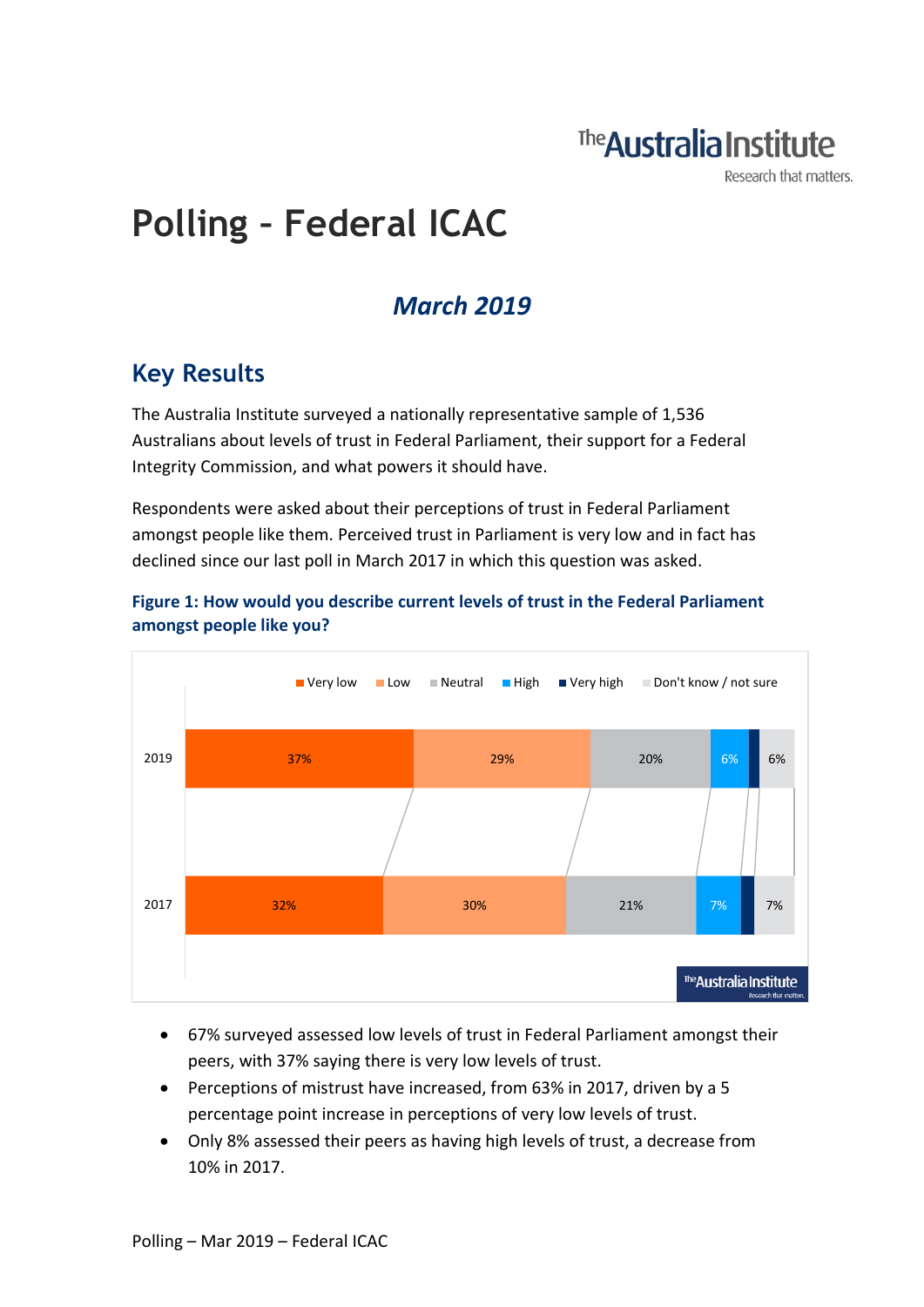- LNP voters had the highest perceptions of trust, but half (50%) have low levels of trust and less than a fifth hold high trust in Parliament (17%).
- Older voters tend to describe lower current levels of trust in Parliament while younger voters (18-24) were more likely to select neutral or don't know.

[Figure](#page-2-0) shows the overall support and opposition towards a Federal ICAC.





- **80% of those surveyed support the setting up of an ICAC. Only 6% oppose.**
- Support and opposition to the ICAC is high across voters for all political parties.
	- o PHON voters were most supportive (89% total support, 44% strong).
	- o LNP voters had the lowest level of strong support (29%).

Respondents were presented with a list of potential design features and asked whether or not a Commission should have these powers when it investigates politicians and the public service (results in Figure 3).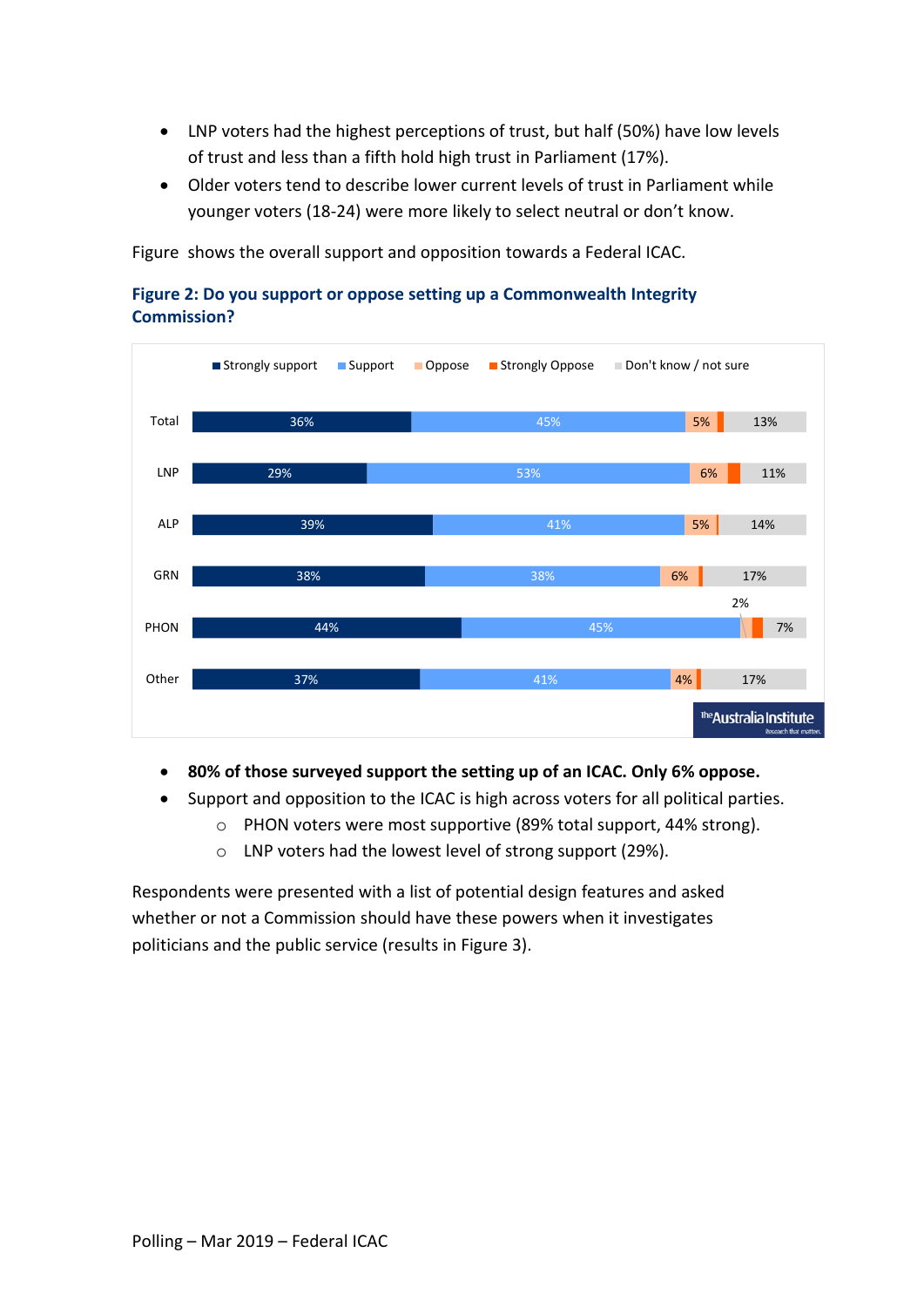

### <span id="page-2-0"></span>**Figure 3: If there is a Commonwealth Integrity Commission, which if any of the following powers should it have?**

There was support from more than three in four for every proposed design element. There is a broad level of public support for a comprehensive Federal ICAC.

- The proposal with the highest approval was giving the ICAC powers to investigate allegations of corruption (88%).
- Even those elements with the lowest levels of support were backed by three in four respondents, including that it should be able to hold public hearings (76%) and to compel people to provide evidence (78%).
- None of the proposals were disapproved by more than 7%.

Support for these design features was high amongst voters for every party with only modest variation between voting groups (Figure 4).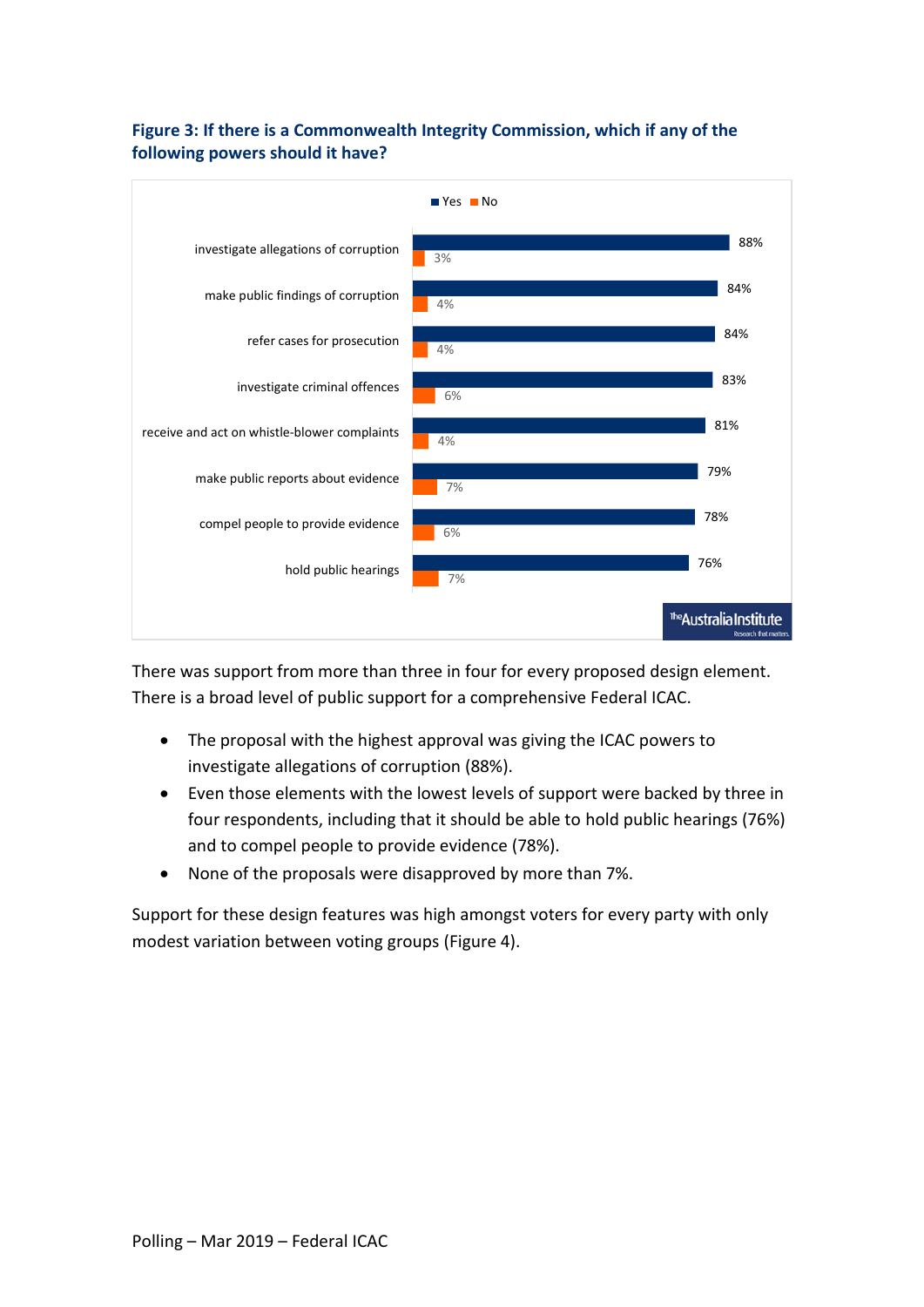

#### **Figure 4: Which proposals for Commonwealth Integrity Commission powers, if any, do you support?**

- PHON voters expressed the strongest support for every proposed design feature.
- LNP voters were less likely than others to support public hearings (75%) and public evidence (77%) but more likely than most others to support compelling evidence (81%) and making public findings of corruption (85%).
- The lowest support for any proposal in any voting group was 73% (Other voters – investigating criminal .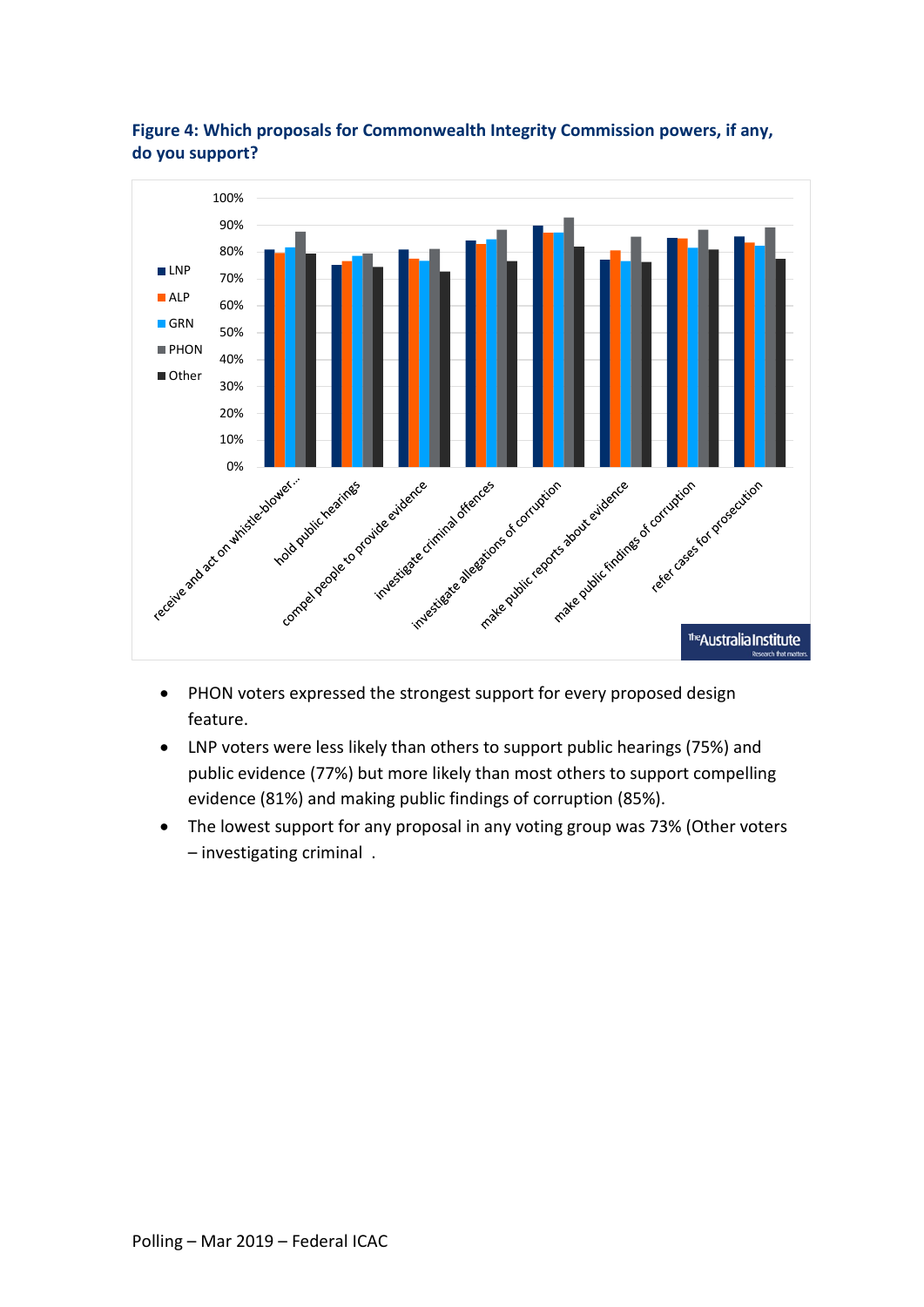### **Method**

The Australia Institute conducted a national survey of 1,532 people 20 February 2019 and 4 March 2019, online through Dynata (formerly Research Now), with nationally representative samples by gender, age and state and territory, and results further post-weighted by gender.

Results are shown only for larger states.

Voting crosstabs show voting intentions for the lower house. Those who were undecided were asked which way they were leaning; these leanings are included in voting intention crosstabs, but results are also shown separately for undecideds. "LNP" includes separate responses for Liberal and National. "Other" includes Centre Alliance, United Australia Party and Independent/Other.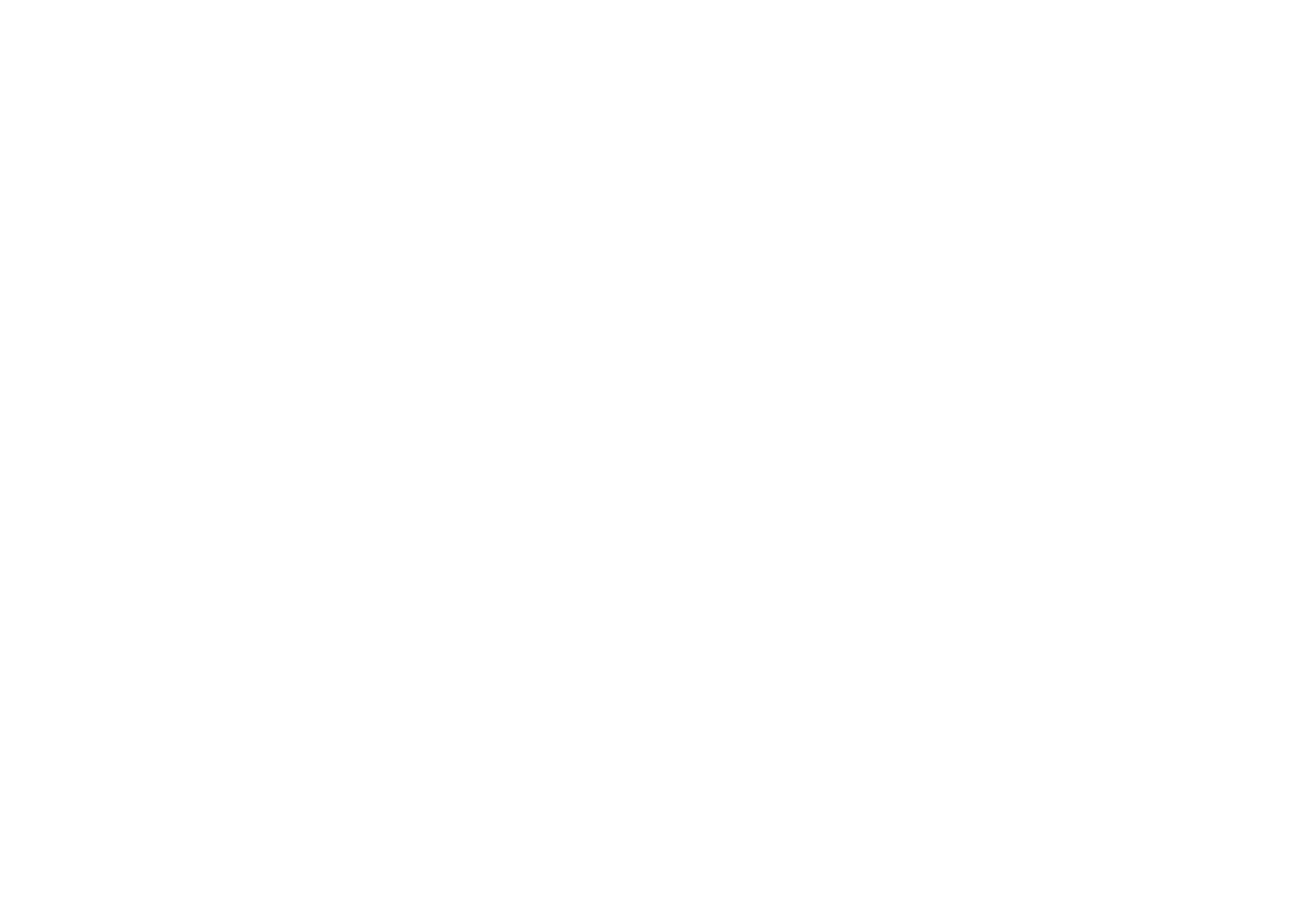### **Detailed results**

|                   | Total | <b>Male</b> | <b>Female</b> | <b>NSW</b> | <b>Vic</b> | Qld | <b>WA</b> |
|-------------------|-------|-------------|---------------|------------|------------|-----|-----------|
| <b>Total high</b> | 8%    | 11%         | 5%            | 8%         | 10%        | 7%  | 7%        |
| <b>Total low</b>  | 67%   | 64%         | 69%           | 67%        | 64%        | 68% | 66%       |
| Very high         | 2%    | 3%          | 1%            | 1%         | 2%         | 2%  | 3%        |
| High              | 6%    | 9%          | 4%            | 7%         | 8%         | 5%  | 4%        |
| <b>Neutral</b>    | 20%   | 19%         | 20%           | 20%        | 21%        | 19% | 22%       |
| Low               | 29%   | 27%         | 31%           | 34%        | 26%        | 27% | 30%       |
| <b>Very low</b>   | 37%   | 37%         | 38%           | 33%        | 38%        | 41% | 35%       |
| Don't know / not  | 6%    | 5%          | 6%            | 5%         | 5%         | 6%  | 6%        |
| sure              |       |             |               |            |            |     |           |

*How would you describe current levels of trust in the federal Parliament amongst people like you?*

|                   | <b>LNP</b> | <b>ALP</b> | <b>GRN</b> | <b>PHON</b> | <b>Other</b> | <b>Undec</b> | $18-24y$ | $25 - 34y$ | $35 - 44y$ | 45-54y | 55-64y | $65y+$ |
|-------------------|------------|------------|------------|-------------|--------------|--------------|----------|------------|------------|--------|--------|--------|
| <b>Total high</b> | 17%        | 4%         | 6%         | 3%          | 3%           | 3%           | 8%       | 12%        | 6%         | 4%     | 5%     | 13%    |
| <b>Total low</b>  | 50%        | 72%        | 72%        | 86%         | 74%          | 66%          | 48%      | 56%        | 66%        | 76%    | 78%    | 69%    |
| Very high         | 3%         | 1%         | 3%         | 1%          | 1%           | 1%           | 1%       | 5%         | 1%         | 1%     | 1%     | 2%     |
| High              | 14%        | 3%         | 4%         | 2%          | 2%           | 2%           | 7%       | 7%         | 5%         | 3%     | 4%     | 11%    |
| <b>Neutral</b>    | 29%        | 18%        | 18%        | 9%          | 11%          | 14%          | 30%      | 22%        | 22%        | 17%    | 14%    | 17%    |
| Low               | 29%        | 30%        | 26%        | 30%         | 28%          | 29%          | 28%      | 25%        | 27%        | 32%    | 31%    | 31%    |
| <b>Very low</b>   | 21%        | 41%        | 45%        | 55%         | 47%          | 37%          | 19%      | 31%        | 39%        | 44%    | 48%    | 38%    |
| Don't know/not    | 4%         | 6%         | 4%         | 3%          | 12%          | 17%          | 15%      | 10%        | 6%         | 4%     | 2%     | 1%     |
| sure              |            |            |            |             |              |              |          |            |            |        |        |        |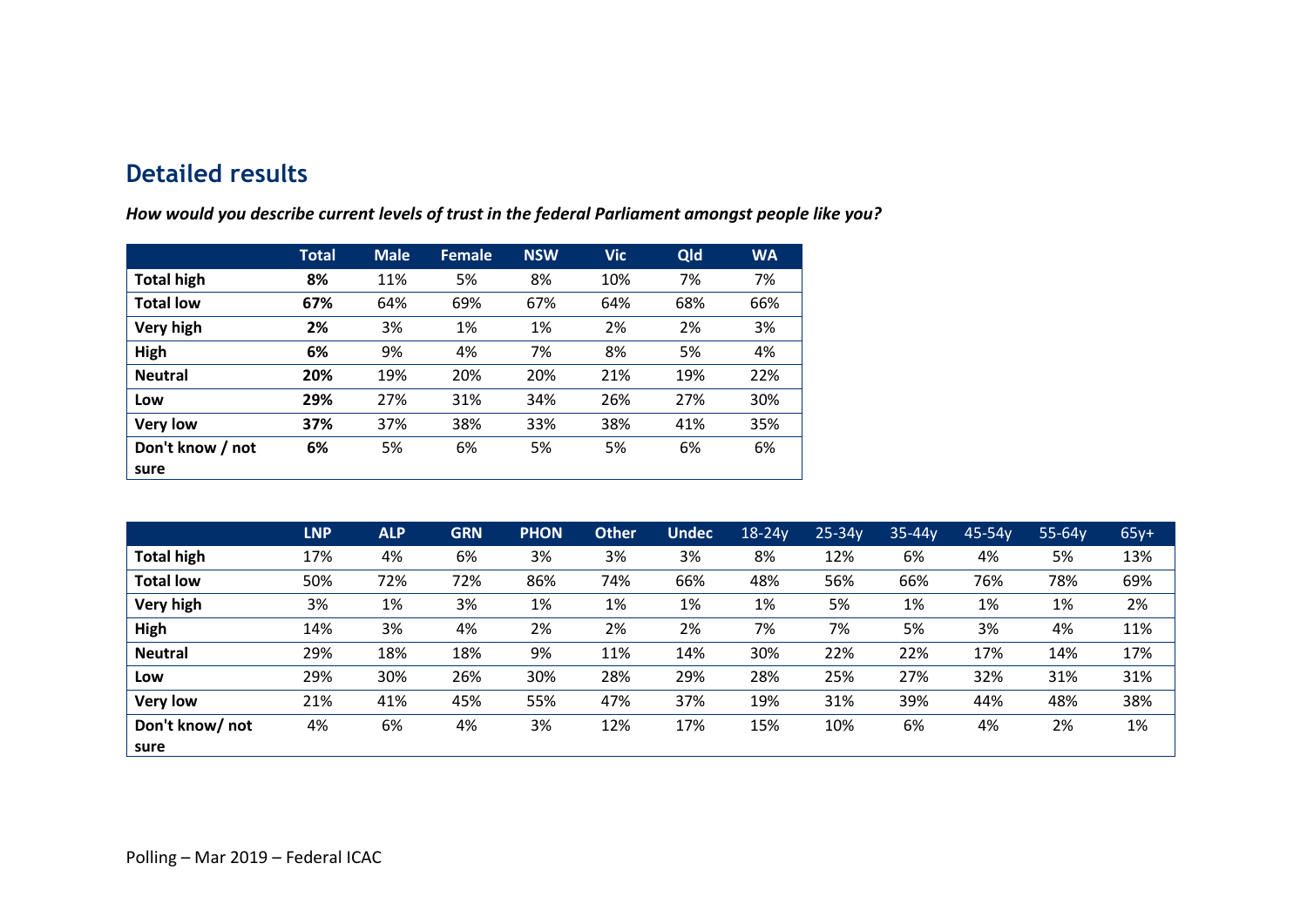*A Commonwealth Integrity Commission would investigate corruption within federal law enforcement, the public service, service providers, contractors, federal parliamentarians and their staff.* 

|                         | <b>Total</b> | <b>Male</b> | <b>Female</b> | <b>NSW</b> | <b>Vic</b> | Qld | <b>WA</b> |
|-------------------------|--------------|-------------|---------------|------------|------------|-----|-----------|
| <b>Total support</b>    | 80%          | 82%         | 78%           | 79%        | 79%        | 86% | 79%       |
| <b>Total oppose</b>     | 6%           | 7%          | 6%            | 8%         | 6%         | 5%  | 6%        |
| <b>Strongly support</b> | 36%          | 39%         | 32%           | 36%        | 34%        | 37% | 36%       |
| <b>Support</b>          | 45%          | 43%         | 46%           | 43%        | 45%        | 49% | 43%       |
| <b>Oppose</b>           | 5%           | 6%          | 5%            | 7%         | 5%         | 4%  | 5%        |
| <b>Strongly Oppose</b>  | 1%           | 1%          | 1%            | 1%         | 1%         | 1%  | 1%        |
| Don't know / not        | 13%          | 11%         | 16%           | 13%        | 15%        | 9%  | 15%       |
| sure                    |              |             |               |            |            |     |           |

*Do you support or oppose setting up a Commonwealth Integrity Commission?*

|                         | <b>LNP</b> | <b>ALP</b> | <b>GRN</b> | <b>PHON</b> | <b>Other</b> | Undec | $18-24y$ | $25 - 34y$ | $35 - 44y$ | $45-54y$ | $55-64y$ | $65y+$ |
|-------------------------|------------|------------|------------|-------------|--------------|-------|----------|------------|------------|----------|----------|--------|
| Total support           | 81%        | 80%        | 76%        | 89%         | 78%          | 69%   | 60%      | 77%        | 75%        | 83%      | 87%      | 90%    |
| <b>Total oppose</b>     | 8%         | 6%         | 7%         | 4%          | 5%           | 4%    | 13%      | 4%         | 8%         | 6%       | 5%       | 4%     |
| <b>Strongly support</b> | 29%        | 39%        | 38%        | 44%         | 37%          | 27%   | 27%      | 29%        | 35%        | 41%      | 44%      | 36%    |
| <b>Support</b>          | 53%        | 41%        | 38%        | 45%         | 41%          | 42%   | 33%      | 48%        | 40%        | 43%      | 43%      | 55%    |
| Oppose                  | 6%         | 5%         | 6%         | 2%          | 4%           | 3%    | 11%      | 3%         | 7%         | 5%       | 3%       | 4%     |
| <b>Strongly Oppose</b>  | 2%         | 0%         | 1%         | 2%          | 1%           | 1%    | 1%       | 1%         | 1%         | 1%       | 2%       | 1%     |
| Don't know / not        | 11%        | 14%        | 17%        | 7%          | 17%          | 27%   | 28%      | 19%        | 16%        | 10%      | 8%       | 6%     |
| sure                    |            |            |            |             |              |       |          |            |            |          |          |        |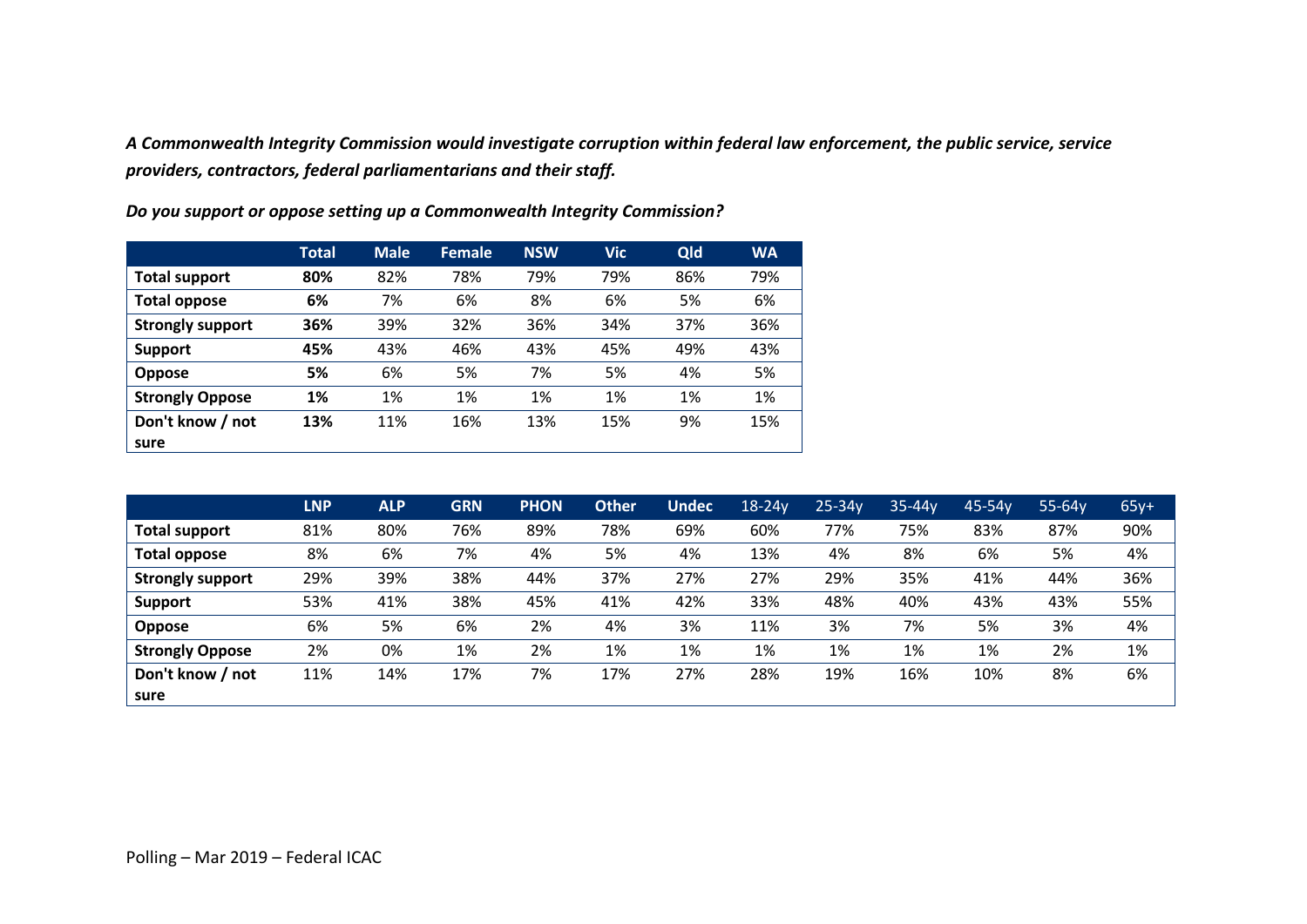*The federal parliament is currently considering multiple proposals for a Commonwealth Integrity Commission.* 

*If there is a Commonwealth Integrity Commission, which if any of the following powers should it have when investigating parliamentarians, their staff and the public service?*

*receive and act on whistle-blower complaints*

|                  | <b>Total</b> | <b>Male</b> | <b>Female</b> | <b>NSW</b> | Vic | <b>Qld</b> | <b>WA</b> |
|------------------|--------------|-------------|---------------|------------|-----|------------|-----------|
| Yes              | 81%          | 83%         | 79%           | 82%        | 77% | 82%        | 86%       |
| No               | 4%           | 4%          | 5%            | 5%         | 6%  | 4%         | 3%        |
| Don't know / not | 15%          | 12%         | 17%           | 14%        | 17% | 14%        | 10%       |
| sure             |              |             |               |            |     |            |           |

|                  | <b>LNP</b> | <b>ALP</b> | <b>GRN</b> | <b>PHON</b> | <b>Other</b> | <b>Undec</b> | $18-24y$ | $25 - 34y$ | $35-44v$ | $45-54v$ | 55-64 <sub>v</sub> | $65v+$ |
|------------------|------------|------------|------------|-------------|--------------|--------------|----------|------------|----------|----------|--------------------|--------|
| Yes              | 81%        | 80%        | 82%        | 88%         | 79%          | 70%          | 51%      | 72%        | 80%      | 86%      | 92%                | 91%    |
| <b>No</b>        | 7%         | 5%         | 4%         | 3%          | 2%           | 2%           | 12%      | 7%         | 4%       | 2%       | 2%                 | 3%     |
| Don't know / not | 12%        | 16%        | 14%        | 10%         | 19%          | 28%          | 37%      | 20%        | 16%      | 12%      | 6%                 | 6%     |
| sure             |            |            |            |             |              |              |          |            |          |          |                    |        |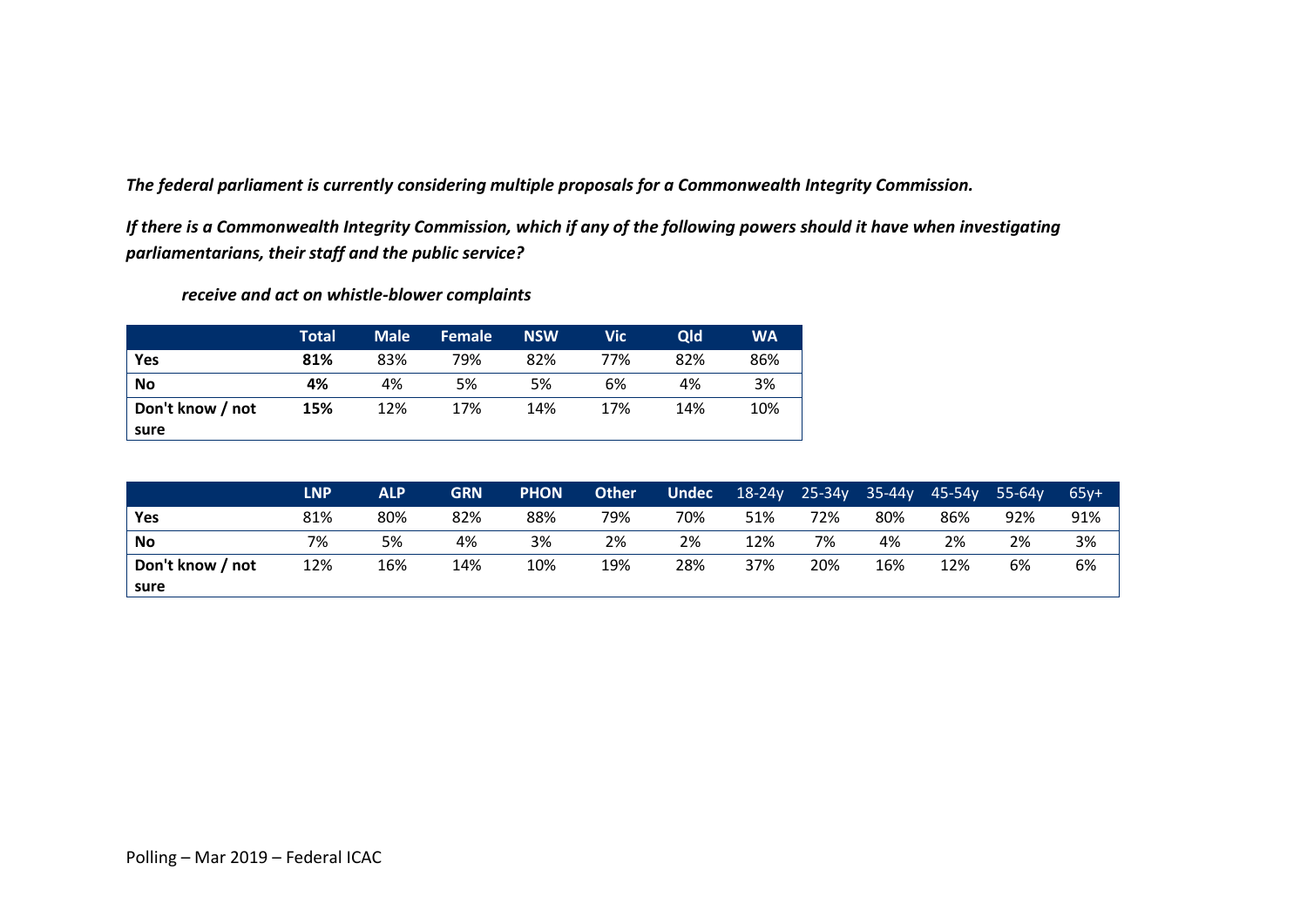### *hold public hearings*

|                  | <b>Total</b> | <b>Male</b> | <b>Female</b> | <b>NSW</b> | <b>Vic</b> | <b>Qld</b> | <b>WA</b> |
|------------------|--------------|-------------|---------------|------------|------------|------------|-----------|
| Yes              | 76%          | 78%         | 75%           | 78%        | 72%        | 78%        | 78%       |
| <b>No</b>        | 7%           | 8%          | 6%            | 9%         | 7%         | 7%         | 7%        |
| Don't know / not | 16%          | 14%         | 19%           | 14%        | 21%        | 15%        | 16%       |
| sure             |              |             |               |            |            |            |           |

|                  | <b>LNP</b> | <b>ALP</b> | <b>GRN</b> | <b>PHON</b> | <b>Other</b> | <b>Undec</b> | $18-24y$ | $25 - 34y$ | $35 - 44v$ | 45-54v | $55 - 64v$ | $65y+$ |
|------------------|------------|------------|------------|-------------|--------------|--------------|----------|------------|------------|--------|------------|--------|
| Yes              | 75%        | 77%        | 79%        | 79%         | 75%          | 66%          | 67%      | 68%        | 71%        | 77%    | 85%        | 86%    |
| <b>No</b>        | 9%         | 6%         | 8%         | 8%          | 6%           | 5%           | 13%      | 11%        | 9%         | 5%     | 4%         | 4%     |
| Don't know / not | 16%        | 18%        | 14%        | 12%         | 19%          | 29%          | 20%      | 21%        | 20%        | 18%    | 11%        | 10%    |
| sure             |            |            |            |             |              |              |          |            |            |        |            |        |

### *compel people to provide evidence*

|                       | Total | <b>Male</b> | <b>Female</b> | <b>NSW</b> | Vic | Qld | <b>WA</b> |
|-----------------------|-------|-------------|---------------|------------|-----|-----|-----------|
| <b>Yes</b>            | 78%   | 80%         | 76%           | 80%        | 75% | 79% | 77%       |
| No                    | 6%    | 6%          | 6%            | 7%         | 6%  | 4%  | 7%        |
| Don't know / not sure | 16%   | 14%         | 18%           | 13%        | 19% | 17% | 16%       |

|                       | LNP | <b>ALP</b> | <b>GRN</b> | <b>PHON</b> | <b>Other</b> | <b>Undec</b> | $18-24y$ | $25 - 34y$ | $35 - 44y$ | $45 - 54v$ | $55 - 64v$ | $65y+$ |
|-----------------------|-----|------------|------------|-------------|--------------|--------------|----------|------------|------------|------------|------------|--------|
| Yes                   | 81% | 78%        | 77%        | 81%         | 73%          | 64%          | 65%      | 69%        | 71%        | 83%        | 86%        | 87%    |
| <b>No</b>             | 7%  | 6%         | 6%         | 4%          | 5%           | 6%           | 12%      | 8%         | 7%         | 4%         | 4%         | 4%     |
| Don't know / not sure | 12% | 17%        | 17%        | 14%         | 23%          | 30%          | 24%      | 23%        | 22%        | 12%        | 9%         | 9%     |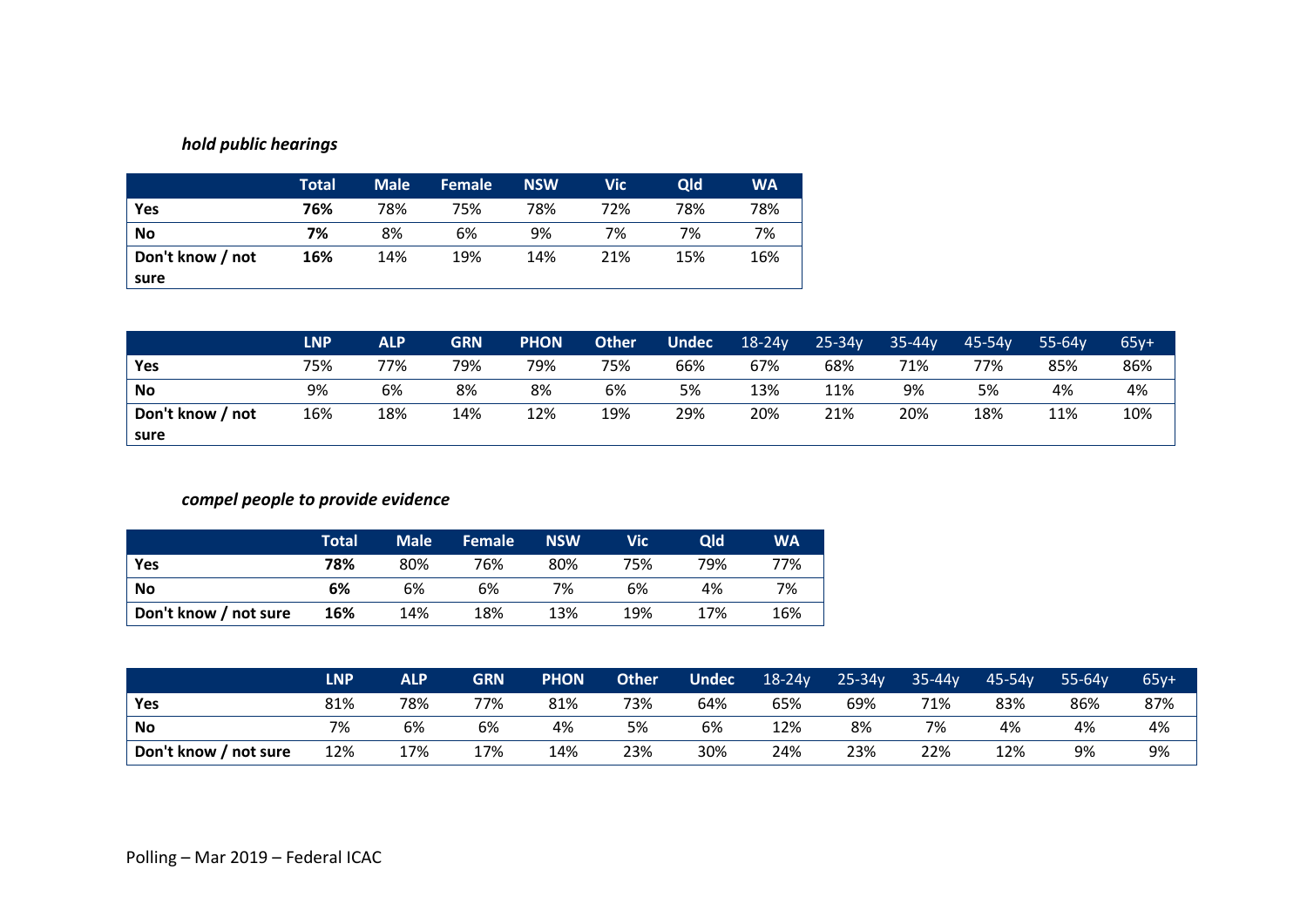### *investigate criminal offences*

|                  | <b>Total</b> | <b>Male</b> | <b>Female</b> | <b>NSW</b> | Vic | <b>Qld</b> | <b>WA</b> |
|------------------|--------------|-------------|---------------|------------|-----|------------|-----------|
| Yes              | 83%          | 82%         | 84%           | 84%        | 81% | 84%        | 84%       |
| <b>No</b>        | 6%           | 7%          | 5%            | 7%         | 5%  | 6%         | 7%        |
| Don't know / not | 11%          | 11%         | 11%           | 9%         | 14% | 10%        | 9%        |
| sure             |              |             |               |            |     |            |           |

|                  | <b>LNP</b> | <b>ALP</b> | <b>GRN</b> | <b>PHON</b> | <b>Other</b> | <b>Undec</b> | $18-24y$ | $25 - 34y$ | $35 - 44v$ | 45-54v | $55 - 64v$ | $.65v+$ |
|------------------|------------|------------|------------|-------------|--------------|--------------|----------|------------|------------|--------|------------|---------|
| Yes              | 84%        | 83%        | 85%        | 88%         | 77%          | 74%          | 72%      | 75%        | 79%        | 88%    | 89%        | 89%     |
| <b>No</b>        | 8%         | 5%         | 5%         | 4%          | 6%           | 3%           | 7%       | 8%         | 8%         | 4%     | 5%         | 6%      |
| Don't know / not | 7%         | 12%        | 10%        | 8%          | 17%          | 23%          | 21%      | 16%        | 13%        | 8%     | 6%         | 5%      |
| sure             |            |            |            |             |              |              |          |            |            |        |            |         |

### *investigate allegations of corruption*

|                  | Total | <b>Male</b> | <b>Female</b> | <b>NSW</b> | <b>Vic</b> | Qld | <b>WA</b> |
|------------------|-------|-------------|---------------|------------|------------|-----|-----------|
| Yes              | 88%   | 87%         | 88%           | 88%        | 84%        | 90% | 91%       |
| <b>No</b>        | 3%    | 4%          | 2%            | 4%         | 4%         | 2%  | 3%        |
| Don't know / not | 9%    | 9%          | 9%            | 8%         | 12%        | 9%  | 7%        |
| sure             |       |             |               |            |            |     |           |

|                  | LNP | <b>ALP</b> | <b>GRN</b> | <b>PHON</b> | <b>Other</b> | <b>Undec</b> | $18-24y$ | $25 - 34y$ | $35 - 44v$ | $45 - 54v$ | $55 - 64v$ | $65y+$ |
|------------------|-----|------------|------------|-------------|--------------|--------------|----------|------------|------------|------------|------------|--------|
| Yes              | 90% | 87%        | 87%        | 93%         | 82%          | 77%          | 76%      | 78%        | 84%        | 92%        | 96%        | 95%    |
| <b>No</b>        | 4%  | 3%         | 4%         | 1%          | 3%           | 2%           | 6%       | 10%        | 3%         | 2%         | 1%         | 1%     |
| Don't know / not | 6%  | 10%        | 8%         | 6%          | 15%          | 21%          | 18%      | 13%        | 13%        | 6%         | 4%         | 4%     |
| sure             |     |            |            |             |              |              |          |            |            |            |            |        |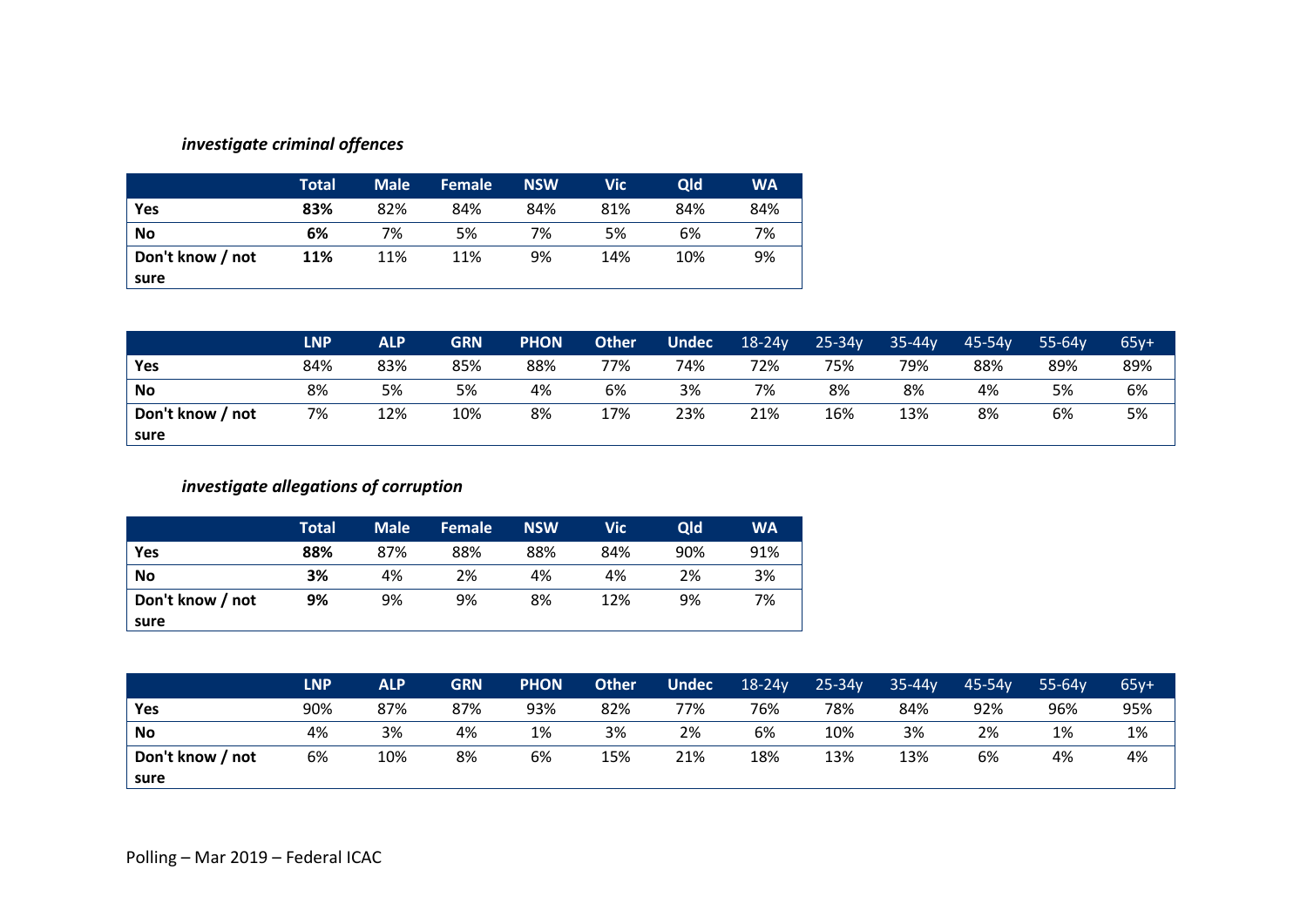|                       | Total | Male | Female | <b>NSW</b> | Vic | Old | <b>WA</b> |
|-----------------------|-------|------|--------|------------|-----|-----|-----------|
| Yes                   | 79%   | 77%  | 81%    | 78%        | 76% | 82% | 81%       |
| No                    | 7%    | 9%   | 4%     | 8%         | 7%  | 5%  | 8%        |
| Don't know / not sure | 14%   | 14%  | 15%    | 15%        | 17% | 13% | 11%       |

#### *make public reports about evidence*

|                       | <b>LNP</b> | <b>ALP</b> | GRN | <b>PHON</b> | Other | Undec | $18-24y$ | $25 - 34y$ | $35 - 44y$ | $45-54y$ | $55 - 64v$ | $65y+$ |
|-----------------------|------------|------------|-----|-------------|-------|-------|----------|------------|------------|----------|------------|--------|
| Yes                   | 77%        | 81%        | 77% | 86%         | 76%   | 70%   | 60%      | 73%        | 75%        | 84%      | 89%        | 85%    |
| <b>No</b>             | 8%         | 5%         | 9%  | 4%          | 8%    | 4%    | 17%      | 10%        | 7%         | 3%       | 3%         | 5%     |
| Don't know / not sure | 14%        | 15%        | 14% | 11%         | 16%   | 27%   | 24%      | 17%        | 18%        | 14%      | 8%         | 10%    |

### *make public findings of corruption*

|                       | Total | <b>Male</b> | <b>Female</b> | <b>NSW</b> | Vic | <b>Qld</b> | <b>WA</b> |
|-----------------------|-------|-------------|---------------|------------|-----|------------|-----------|
| Yes                   | 84%   | 85%         | 84%           | 85%        | 81% | 88%        | 87%       |
| <b>No</b>             | 4%    | 5%          | 3%            | 4%         | 4%  | 3%         | 6%        |
| Don't know / not sure | 11%   | 10%         | 13%           | 11%        | 15% | 10%        | 7%        |

|                       | <b>LNP</b> | <b>ALP</b> | <b>GRN</b> | <b>PHON</b> | <b>Other</b> | <b>Undec</b> | $18-24y$ | $25 - 34y$ | $35-44y$ | $45 - 54v$ | $55 - 64v$ | $65y+$ |
|-----------------------|------------|------------|------------|-------------|--------------|--------------|----------|------------|----------|------------|------------|--------|
| Yes                   | 85%        | 85%        | 82%        | 88%         | 81%          | 74%          | 65%      | 74%        | 82%      | 91%        | 93%        | 93%    |
| <b>No</b>             | 5%         | 3%         | 7%         | 2%          | 4%           | 3%           | 12%      | 9%         | 4%       | 1%         | 1%         | 1%     |
| Don't know / not sure | 9%         | 12%        | 11%        | 10%         | 15%          | 22%          | 23%      | 17%        | 14%      | 8%         | 6%         | 6%     |